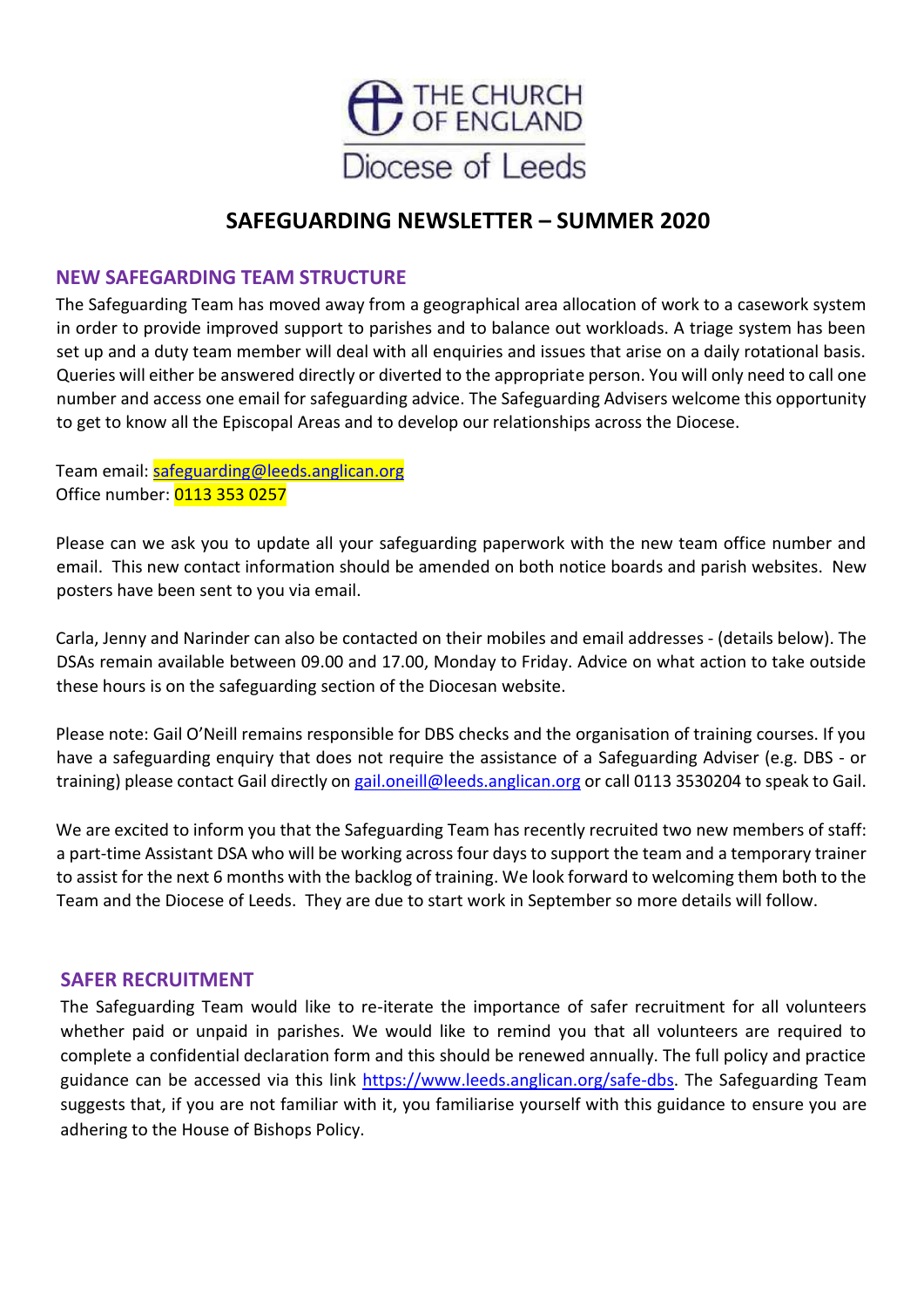It is important that this policy is followed in order to ensure that we are promoting our churches as safe environmentsfor all who visit. We appreciate that parishes are under pressure from all areas at the moment but we cannot stress enough how important it is to follow safeguarding guidance. We need to take all reasonable steps to prevent those who might harm children or adults from taking on positions of respect, responsibility or authority in our Churches. Sadly this does happen and more frequently than anyone would like, which is why we are highlighting this guidance again. Please contact the Team if you need support or guidance.

# **TRAINING**

All face to face safeguarding training is cancelled in line with government advice due to Covid-19 We are aware that this may cause a problem for some clergy, Readers and church officers who need to complete it. Normal arrangements mean that clergy and church officers are required to keep their safeguarding training up to date. However, where a clergy person, a Reader or church officer has not been able to undertake the appropriate safeguarding training because of cancellations due to Covid-19, this will constitute a cogent reason for not doing so under the House of Bishops Guidance. In the interim period, we are asking you to complete the E-Learning basic and foundation courses until training restarts. E-learning can be accessed via the Training section on our website<https://www.leeds.anglican.org/safe-training>

We will shortly be commencing the new Zoom C2 Leadership training and, as mentioned above we have recruited a new trainer to assist us in delivering this. This will enable us to make progress with Leadership training whilst COVID-19 restrictions are in place.

## **SAFETY GUIDELINES**

The Safeguarding Team has received a number of calls from clergy who have been contacted by malicious callers, particularly someone wanting to meet up alone with female clergy. We would like to re-iterate the importance of keeping safe and not putting yourself in harm's way by arranging to meet someone. If you are concerned about a call that you have received, please contact the Safeguarding Team on the generic email or telephone number above and also inform your Archdeacon. Do not agree to meet anyone if you are not happy about the conversation or the call. Always seek advice from the DSA or an Archdeacon.

If you are meeting people in the parish particularly for the first time consider taking someone with you. Consider setting up a buddy system with someone so they know your plans for the day and think about asking your 'buddy' to call you 10 minutes into any meeting to check that you are ok and feel comfortable with them. Have a predetermined code word ready in case you want to summon help.

#### Lone working out and about

- Know as much as possible about any potential risky situation avoid putting yourself at risk.
- Consider carrying a personal safety alarm.
- Always carry a mobile phone and ensure it is charged.
- Give some thought before you arrive as to what exit strategies you could use if you felt uncomfortable or threatened.
- Conduct your own risk assessment on the doorstep before you enter unknown places. If you feel at all uncomfortable or unsure, make an excuse and leave. Trust your instincts.
- Be mindful of the fact that if you are entering someone else's territory, your presence there may be unwanted and/or pose a threat.
- As you enter an unknown location, make a note of how the door opens so that you can leave quickly, if necessary.